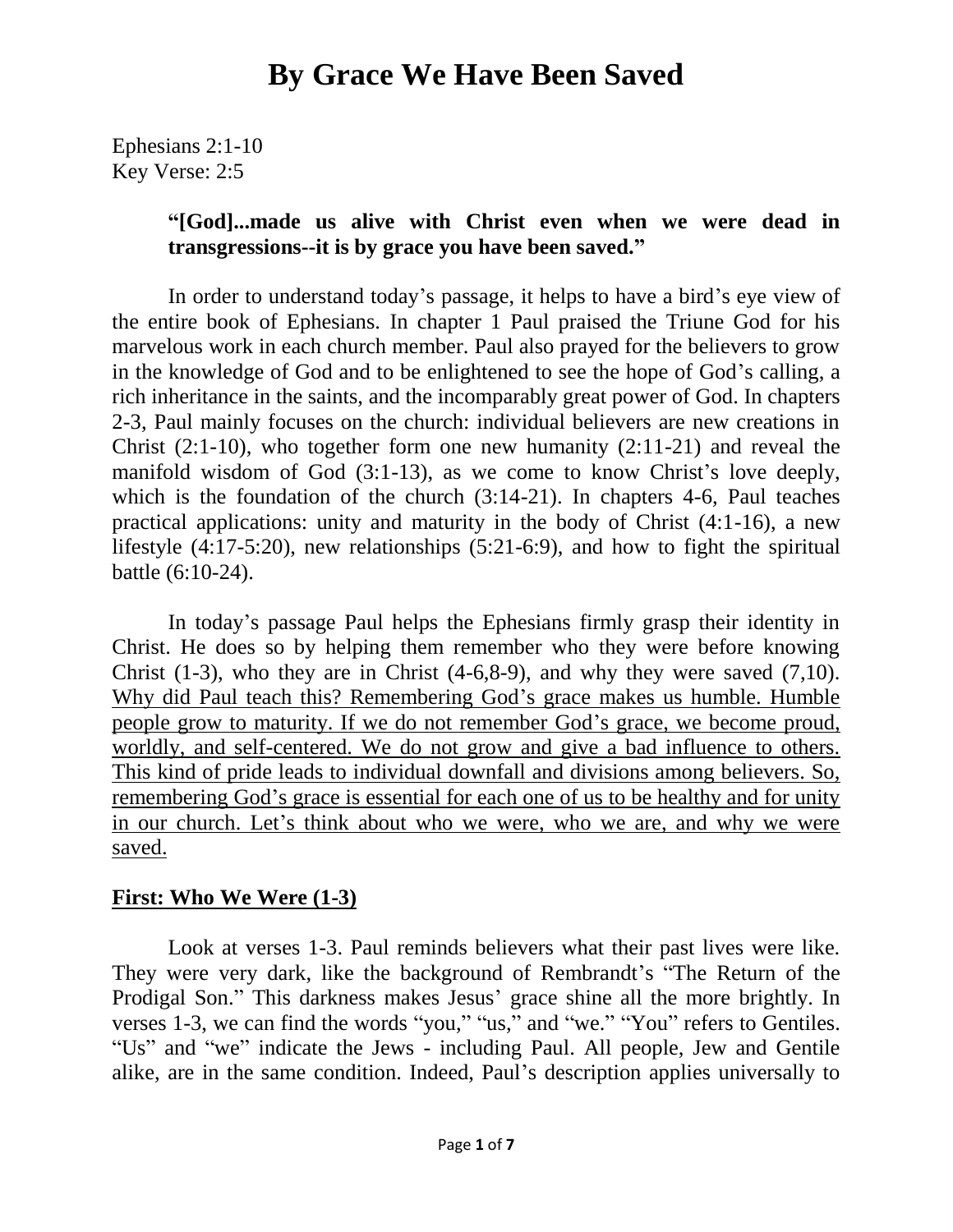all fallen men. We can describe our past lives with three words: "dead," "enslaved," and "deserving of wrath."

**First of all, we were dead (1).** Look at verse 1. **"As for you, you were dead in your transgressions and sins...."** Paul identifies two factors as the cause of death: transgressions and sins. The word "transgressions" comes from the Greek word "par-ap'-to-ma" meaning "a lapse or deviation from truth or uprightness." This means doing what God commanded us not to do. The word "sins," from "ham-artee'-ah" in Greek, means to "miss the mark." That is, we fail to do what we should do. We can say these are sins of commission and sins of omission. Romans 3:23 says, **"All have sinned and fall short of the glory of God."**God made us in his own image - to be like him, and he was pleased with his original creation of man. However, when man sinned, this glorious image was infected with sickness. Man became ugly and hideous like a demoniac. We see the reality of this every day. People who should be kind, loving and generous are selfish, mean-spirited and hateful. People commit violent crimes without mercy. What is the consequence of transgressions and sins? Those who break the law receive jail time or fines as punishment. The ultimate consequence is death. We were all dead in our transgressions and sins. We were not just sick, but we were dead. Dead? Really? People don't look dead. The people we interact with every day, and the celebrities we see: world class athletes, genius intellectuals, and movie stars, seem to be living and vivacious. Are they dead? As for many of them, yes! Here "death" means separated from God, the source of life. In relation to God, we were like a corpse. If God spoke to us, we did not hear him; if God was near us, we were not aware of it. We had no response to God. We were dead in transgressions and sins.

**Secondly, we were enslaved (2-3a).** Verses 2-3a say, **"...in which you used to live when you followed the ways of this world and of the ruler of the kingdom of the air, the spirit who is now at work in those who are disobedient. All of us also lived among them at one time, gratifying the cravings of our flesh and following its desires and thoughts...."** Here "the spirit who is now at work," refers to Satan. Satan works through two channels. One is the ways of this world. Another is the cravings of our flesh and its desires and thoughts. One is from outside of us, and the other is within. Satan's purpose is to drive us away from God by making us disobedient and rebellious. We have all experienced this, even from an early age. But we should know that Satan works through it. Then, what are the ways of this world? Ruling systems create environments in which God is denied and Christians are persecuted. Cultures pressure people to follow a godless lifestyle. Fashion is very attractive. But under the allure, there is a danger. A friend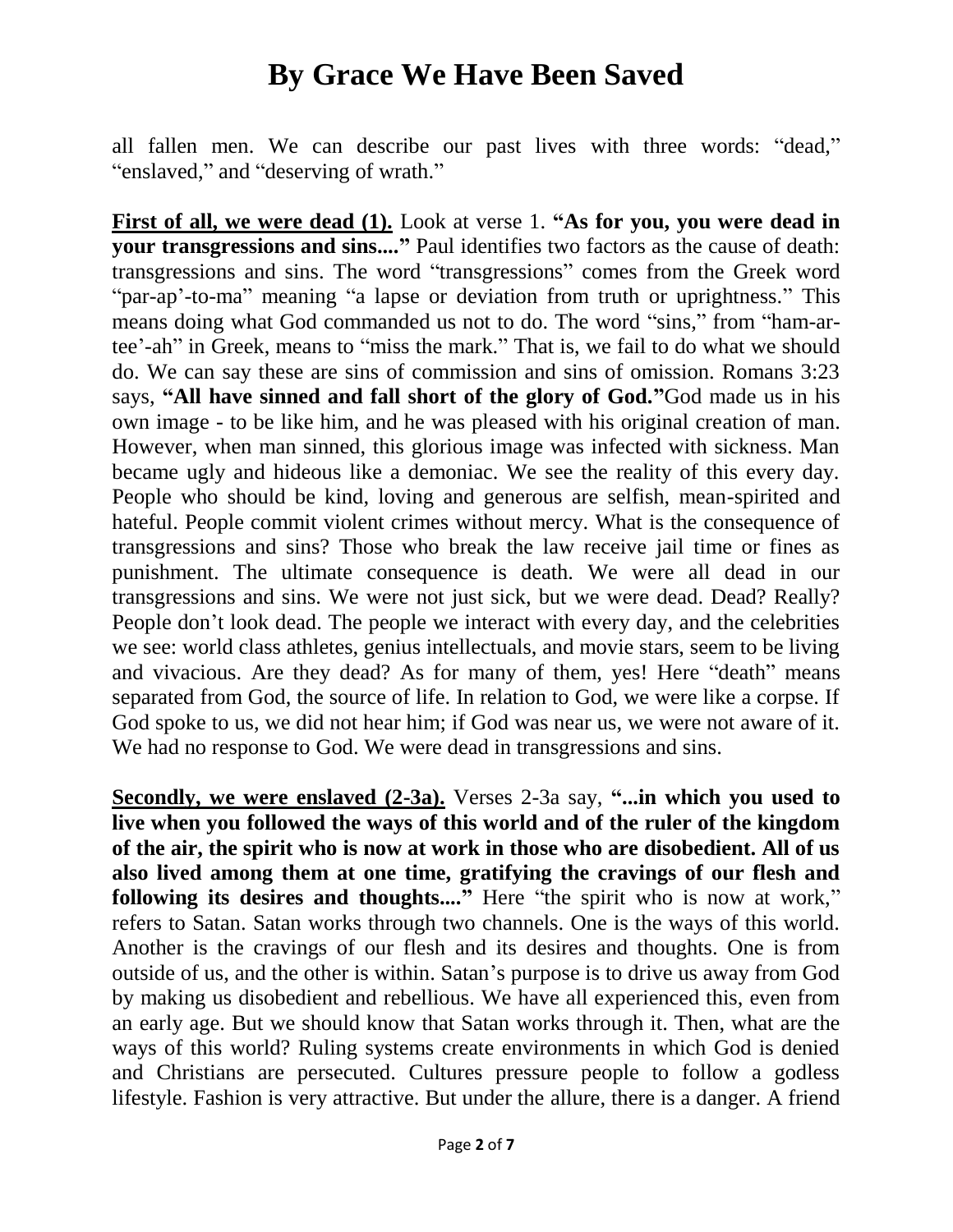of mine who works in the fashion industry in another country said it is utterly corrupt and godless. Entertainment and activities such as gambling and partying can become channels of Satan's work to enslave people. Such are the ways of this world. An even greater danger lies within, through the cravings of our flesh. 1 John 2:16 calls them **"the lust of the flesh, the lust of the eyes, and the pride of life."** Lust is a mastering desire or craving which perverts natural human appetites. It can be lust for food, sex, money or power. The pride of life refers to an insolent, empty confidence, trusting one's own power and resources, and shamefully despising and violating divine laws and human rights. The devil also works through these inner enemies. When we follow the thoughts and desires of our flesh, we may seem free. But actually we become helplessly enslaved.

**Thirdly, we were deserving of God's wrath (3b).** The most serious consequence of our past life was that we were deserving of wrath. Look at verse 3b. **"Like the rest, we were by nature deserving of wrath."** Here the words "by nature" refer to original sin. People don't like the doctrine of original sin. But the Bible teaches this very clearly. Romans 5:19 says, **"...through the disobedience of the one man, many were made sinners...."** And David confessed, **"Surely I was sinful at birth, sinful from the time my mother conceived me"** (Ps 51:5). In our sinful nature, we provoke God. So, we were the object of God's wrath. God's wrath is not like human anger. God does not just lose his temper and blow up. Rather, God's wrath is his expression of judgment against evil out of holiness. It is uncompromising and just. God's wrath does not contradict his love. They are like two sides of the same coin. John 3:36 says, **"Whoever believes in the Son has eternal life, but whoever rejects the Son will not see life, for God's wrath remains on them."** Here "God's wrath" refers to eternal condemnation. We were dead in transgressions and sins. We were enslaved by Satan through the world and the flesh. We were eternally condemned. This was our past life.

#### **Second: Who We Are (4-6, 8-9)**

Dead men have no power at all; slaves cannot free themselves; the condemned have no way to change their destiny. Then how could we be saved? Look at verses 4-5. **"But because of his great love for us, God, who is rich in mercy, made us alive with Christ even when we were dead in transgressions it is by grace you have been saved."** Here the word "but" marks a great transition: It is from death to life, from enslavement to freedom, from condemnation to justification, from darkness to light, from despair to hope, from being an object of wrath to an object of love. How was it possible? We can find the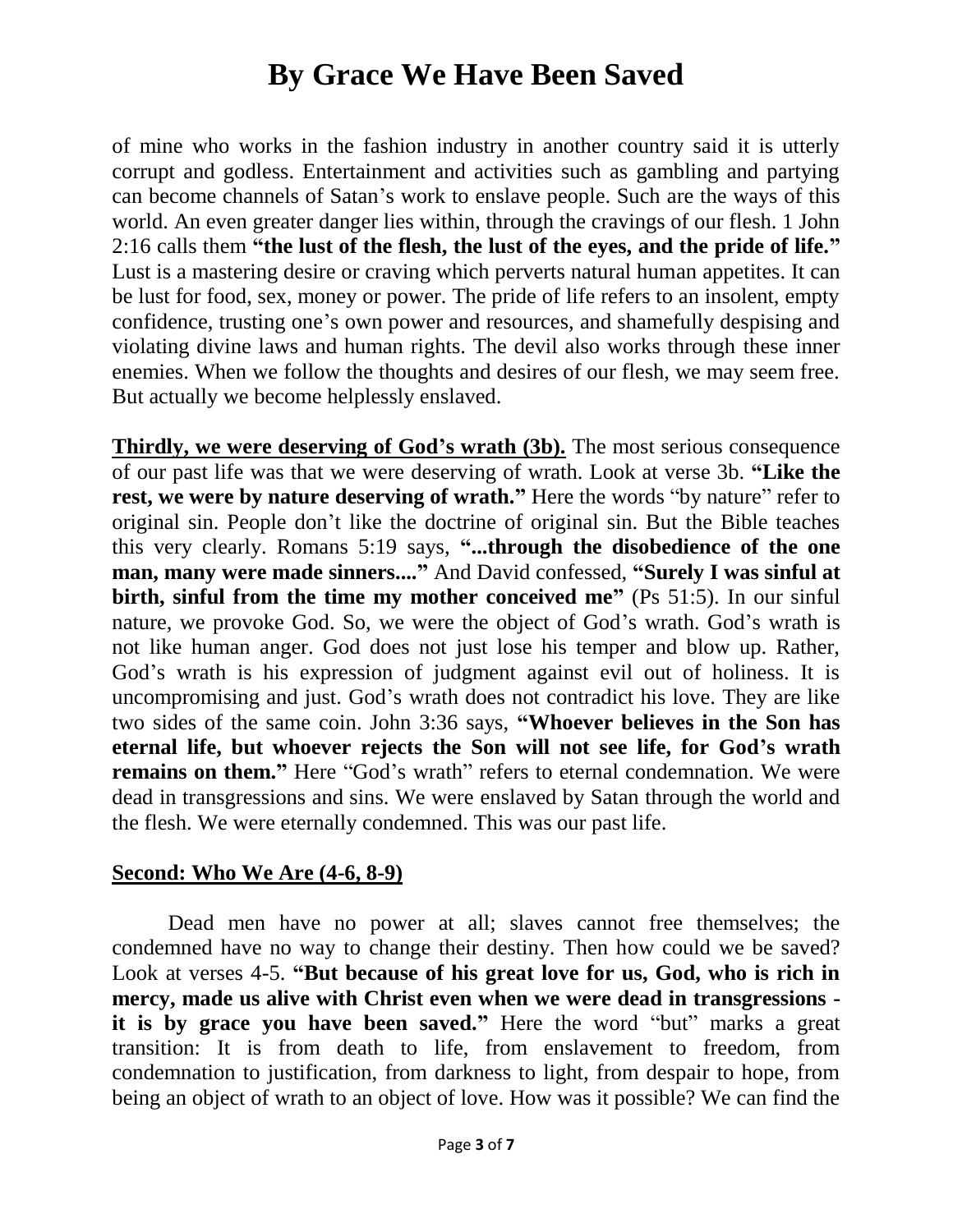answer only in God himself. In verses 4-7 we find four attributes of God: great love, rich mercy, grace, and kindness. When we study verses 1-3, it is evident that we were wretched, miserable sinners. Paul does not credit us with even a small spark of loveliness. But God is rich in mercy and full of compassion. Out of his great mercy and compassion, he sent his one and only Son. God demonstrated his love for us in this way: While we were still sinners, Christ died for us (Ro 5:8).

Verse 5 says that God **"made us alive with Christ."** This phrase comes from the Greek word "sood-zo-op-oy-eh'-o." This is a compound word that comes from the Greek words "soon," which means "together," and "dzo-op-oy-eh'-o," which means "make alive." So most Bible translations say that God "made us alive together with Christ." As God's incomparably great power raised Christ from the dead, he also raised us from the dead. God's incomparably great power made us alive. When we were spiritually dead, we were ignorant of God's presence, deaf to his word, and unable to respond to him at all. But now that we are alive with Christ, we experience God's presence moment by moment. We can hear God's voice. We can pray to God and he hears us. We can praise and worship God in sweet fellowship. Christ's life is imparted to us. We are alive! How does this happen? In 1:13 Paul said that when we heard the message of truth, the gospel, and believed, we were included in Christ. Jesus said in John 5:24-25, **"Very truly I tell you, whoever hears my word and believes him who sent me has eternal life and will not be judged, but has crossed over from death to life. Very truly I tell you, a time is coming and has now come when the dead will hear the voice of the Son of God and those who hear will live."**

God not only made us alive with Christ, he also raised us up with Christ and seated us with him in the heavenly realms (6). Here, being seated with Christ in the heavenly realms means that we reign with him. 2 Timothy 2:12a says, **"If we endure, we will also reign with him."** After saving us, God did not send us away, saying, "Okay, go, live by yourself." Instead, he raised us up with Christ and seated us with him in the heavenly realms. Wow! We got a great promotion. This great promotion gives us dignity. In King David's time, there was a man named Mephibosheth. He was crippled and burdensome. Yet, to show kindness to his father, Prince Jonathan, King David invited Mephibosheth to dine with him at the king's table every day. Likewise, by God's favor through Christ, we have been lifted up to sit at the King's table. We have fellowship with God through Christ; we can know his will, and we participate in his reign. This could make us proud. So Paul emphasizes that it is only by God's grace. He said in verse 5b, **"...it is by grace you have been saved."** He repeated this again in verses 8-9, saying, **"For it**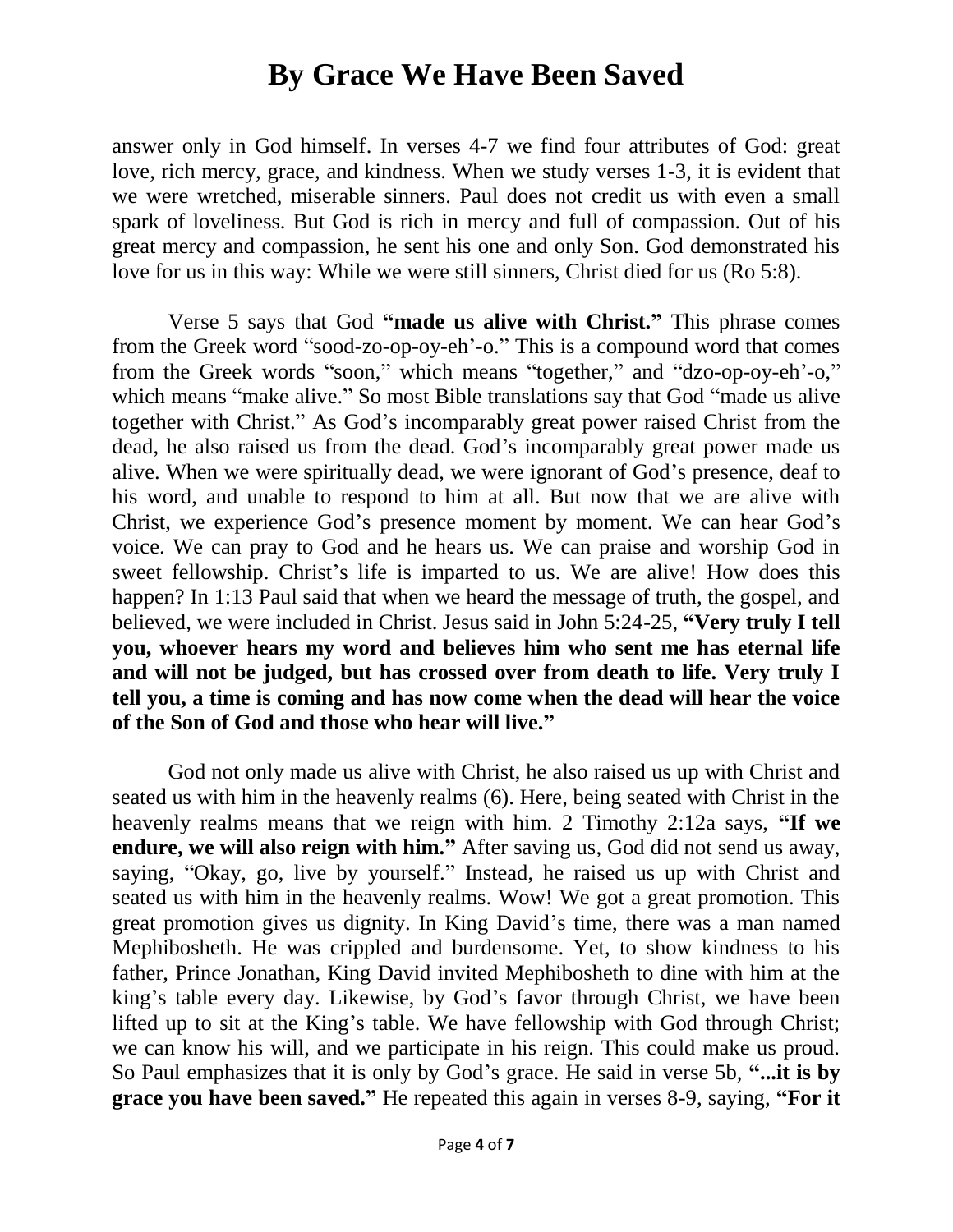**is by grace you have been saved, through faith - and this is not from yourselves, it is the gift of God - not by works, so that no one can boast."** Salvation is the free gift of God. It is given out of the sheer generosity and love of God. It is too expensive to earn. We could never deserve it. God gives it to us freely when we are in Christ. It is God's free gift to us, like the air. We can freely breathe the air in this world. We enjoy this privilege unconsciously moment by moment. But if we travel to Mars, we must use an oxygen suit which is very expensive and awkward. Being in Christ is like living in the atmosphere, we enjoy the free gift of salvation moment by moment. But it is only in Christ.

We have been saved by grace. It is not due to anything we have done, but totally to what God has done for us in Christ. If we contributed even 1% to our salvation, we would boast about that 1% and become proud and useless. But because all of the credit belongs to God, we can be humble. When we remember God's grace, our souls are refreshed. His grace circulates within us and gives life and peace. Strength and wisdom to serve God arise in our souls. That is why Paul always remembered God's grace. This is how we can maintain God's blessing. Whenever I remember God's grace to forgive all my sins of lust, pride, selfishness and greed, I cannot but stand amazed. My soul is refreshed and I praise and thank God from the depth of my heart. I become humble in doing God's work. This motivates me to respect others and work together with them for the glory of God. In this part, we find that God's grace is the foundation of our identity in Christ; it is the basis for true unity. This is why we should remember God's grace.

#### **Third: Why We Were Saved (7-10)**

Thus far we have seen that God's amazing and marvelous grace of salvation has been poured out on undeserving sinners like us. Why did God do this? We can find the reasons in verses 7-10. Look at verse 7. **"...in order that in the coming ages he might show the incomparable riches of his grace, expressed in his kindness to us in Christ Jesus."** We learned in verses 4-7 that God was motivated by his own love, mercy, grace and kindness to save us. We could be saved only by the incomparable riches of God's grace. Though we are the objects of God's grace, his purpose extends beyond us to make his grace known to others through us, not only in our own generation, but throughout the ages to come. God is pleased to save people through the personal testimony of others (1 Cor 1:21). For example, a Samaritan woman encountered Jesus as the Messiah and then testified about him. Her entire village came to hear Jesus personally. Again, after Jesus drove out the demons from a man, he told him, **"Go home to your own people and tell how**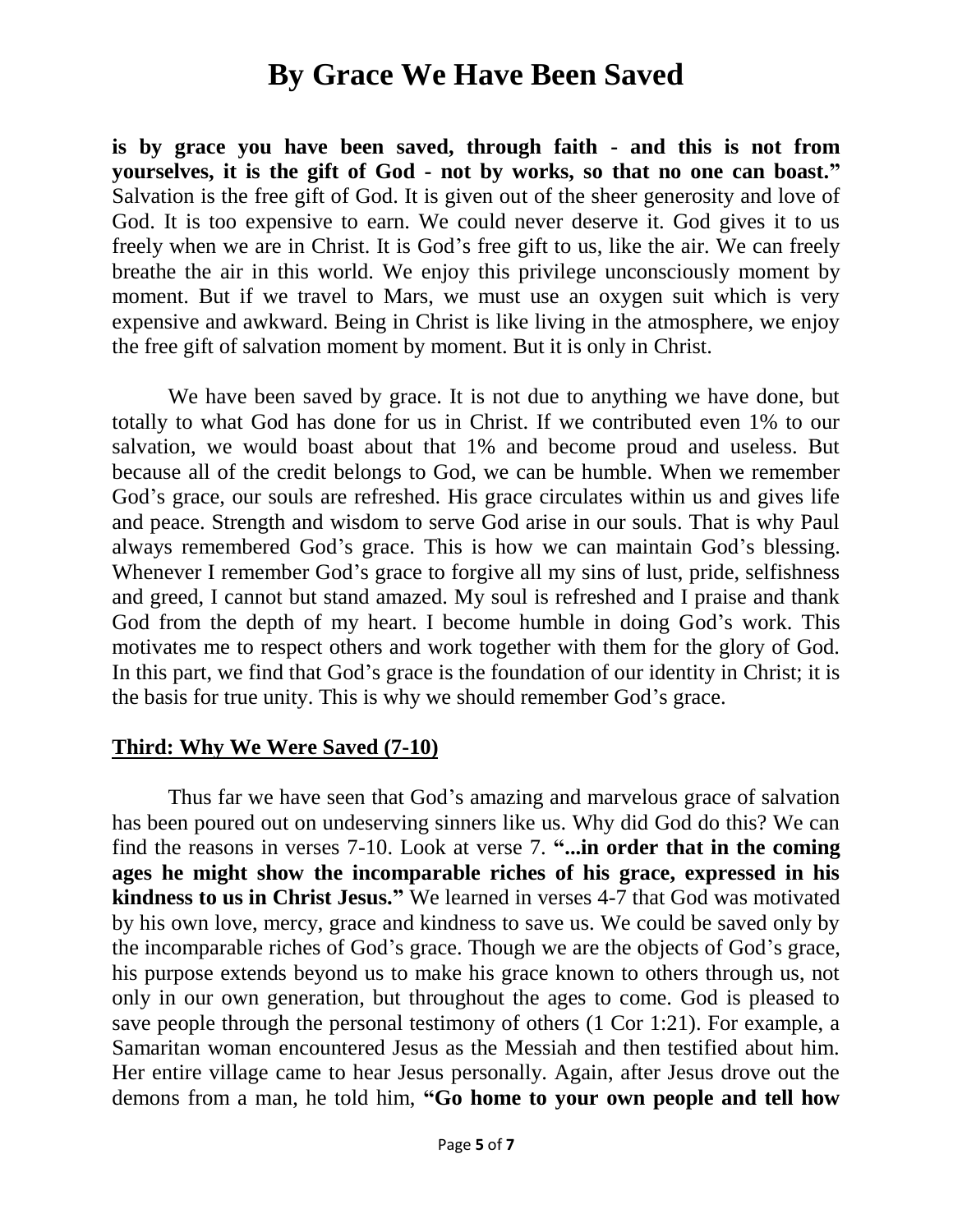**much the Lord has done for you, and how he has had mercy on you."** So the man went away and began to tell in the Decapolis how much Jesus had done for him. And all the people were amazed (Mk 5:19-20). This is the way God works. Those who have received God's grace have one thing to do: it is to testify to the riches of God's grace. Those who hear testimonies and those who share testimonies both receive grace. Then God's grace overflows.

In verses 8-9 Paul repeated **"...it is by grace you have been saved, through faith - and this is not from yourselves, it is the gift of God - not by works, so that no one can boast."** People want to boast about something. Even the Gentile believers wanted to find something in themselves to boast about regarding their salvation. We are tempted to boast about our faith, saying, "I have great faith more than you!" But even faith comes from God. We have nothing to boast about in ourselves. 1 Corinthians 1:31 says, **"Therefore, as it is written: 'Let the one who boasts boast in the Lord.'"**

Verse 10 expounds further why we were saved. It says, **"For we are God's handiwork, created in Christ Jesus to do good works, which God prepared in advance for us to do."** In verse 8, Paul uses "you," but here Paul uses "we...us." This means that God's salvation is for both the Jews and the Gentiles. We are all created in Christ Jesus and we are a "new creation." 2 Corinthians 5:17 says, **"If anyone is in Christ, a new creation has come: The old has gone, the new is**  here!" The word "handiwork" means that we are God's masterpiece. We were dead, enslaved, and condemned. But God made us alive, forgiving all our sins. God made us a new creation and included us in his marvelous mosaic of salvation. This was not done at random or in a reactionary manner, but was prepared in advance. As we saw in chapter 1, it was God's plan, and we were chosen and predestined before the creation of the world for salvation and good works. This truth came upon Dr. Samuel Lee, our founder, and changed his life and the world.

Verse 10 ends with the words "to do." This comes from the Greek word "per-ee-pat-eh'-o" which means "to walk." The same word is used in verse 2, and is translated "to live." So this word refers to one's way of life. Therefore, doing good works does not necessarily mean checking off a "to do" list for God. Rather, it means that as we walk with Christ in our new lives we reveal the incomparable riches of God's grace. It is a matter of lifestyle, not tasks. Doing good works is not a condition for our salvation. Rather, it is the result of our salvation. When we fully receive God's grace, we naturally do good works which reveal God's glory.